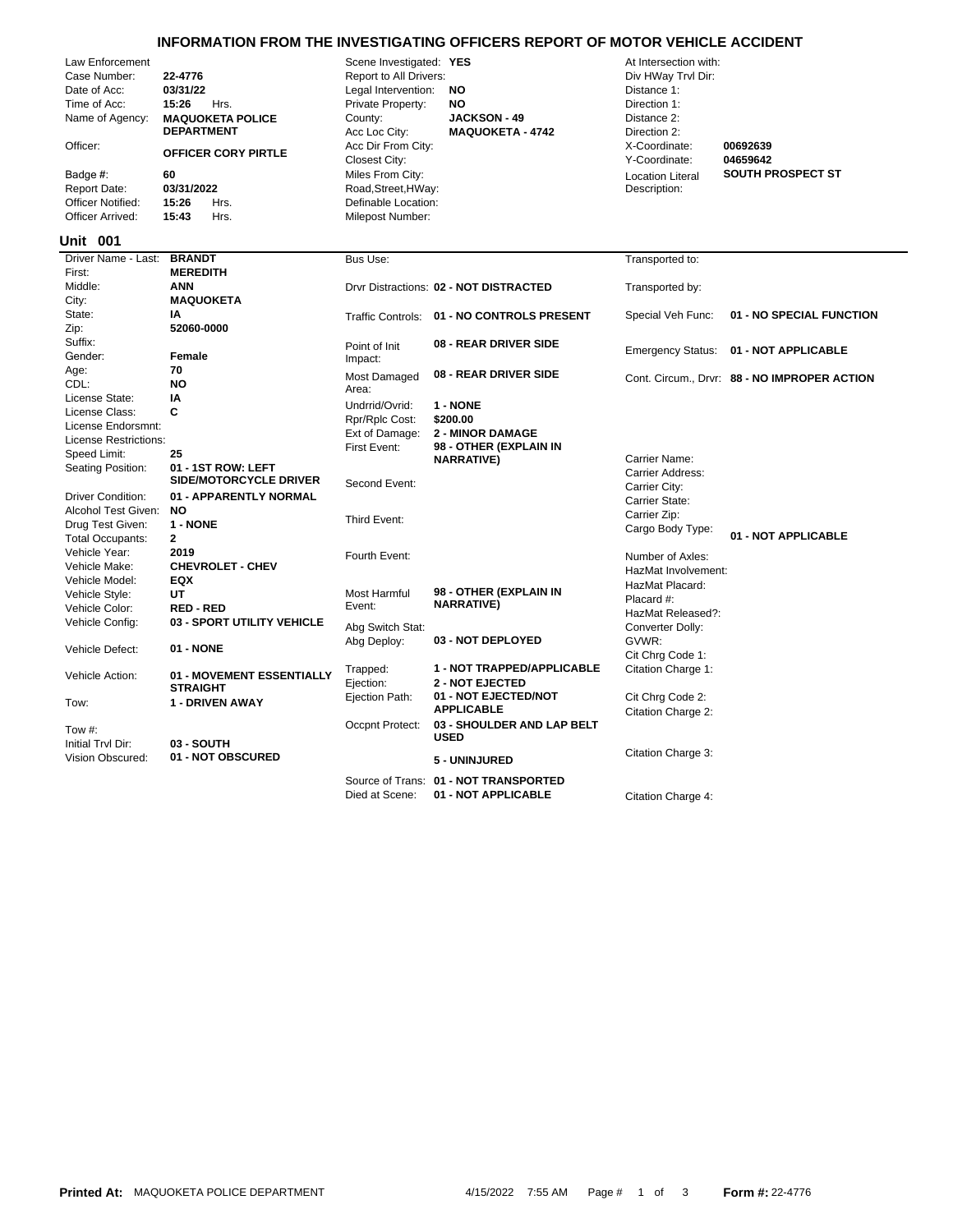## **002 Unit**

| UIIIL VV <del>L</del>        |                                  |                     |                                            |                     |                                                                  |
|------------------------------|----------------------------------|---------------------|--------------------------------------------|---------------------|------------------------------------------------------------------|
| Driver Name - Last:          | <b>VAN DORN</b>                  | Bus Use:            |                                            | Transported to:     |                                                                  |
| First:                       | <b>CHRISTINA</b>                 |                     |                                            |                     |                                                                  |
| Middle:                      | <b>NOEL</b>                      |                     | Drvr Distractions: 02 - NOT DISTRACTED     | Transported by:     |                                                                  |
| City:                        | <b>MAQUOKETA</b>                 |                     |                                            |                     |                                                                  |
| State:                       | ΙA                               |                     | Traffic Controls: 01 - NO CONTROLS PRESENT | Special Veh Func:   | 01 - NO SPECIAL FUNCTION                                         |
| Zip:                         | 52060-0000                       |                     |                                            |                     |                                                                  |
| Suffix:                      |                                  | Point of Init       | <b>05 - REAR PASSENGER SIDE</b>            |                     | Emergency Status: 01 - NOT APPLICABLE                            |
| Gender:                      | Female                           | Impact:             | <b>CORNER</b>                              |                     |                                                                  |
| Age:                         | 53                               | <b>Most Damaged</b> | 05 - REAR PASSENGER SIDE                   |                     |                                                                  |
| CDL:                         | <b>NO</b>                        | Area:               | <b>CORNER</b>                              |                     | Cont. Circum., Drvr: 98 - OTHER (EXPLAIN IN<br><b>NARRATIVE)</b> |
| License State:               | ΙA                               | Undrrid/Ovrid:      | 1 - NONE                                   |                     |                                                                  |
| License Class:               | C                                | Rpr/Rplc Cost:      | \$100.00                                   |                     |                                                                  |
| License Endorsmnt:           |                                  | Ext of Damage:      | <b>2 - MINOR DAMAGE</b>                    |                     |                                                                  |
| <b>License Restrictions:</b> |                                  | First Event:        | 98 - OTHER (EXPLAIN IN                     |                     |                                                                  |
| Speed Limit:                 | 25                               |                     | <b>NARRATIVE)</b>                          | Carrier Name:       |                                                                  |
| Seating Position:            | 01 - 1ST ROW: LEFT               |                     |                                            | Carrier Address:    |                                                                  |
|                              | SIDE/MOTORCYCLE DRIVER           | Second Event:       |                                            | Carrier City:       |                                                                  |
| <b>Driver Condition:</b>     | 01 - APPARENTLY NORMAL           |                     |                                            | Carrier State:      |                                                                  |
| Alcohol Test Given:          | <b>NO</b>                        |                     |                                            | Carrier Zip:        |                                                                  |
| Drug Test Given:             | 1 - NONE                         | Third Event:        |                                            | Cargo Body Type:    |                                                                  |
| <b>Total Occupants:</b>      | 1                                |                     |                                            |                     | 01 - NOT APPLICABLE                                              |
| Vehicle Year:                | 2005                             | Fourth Event:       |                                            | Number of Axles:    |                                                                  |
| Vehicle Make:                | <b>CADILLAC - CADI</b>           |                     |                                            | HazMat Involvement: |                                                                  |
| Vehicle Model:               | <b>STS</b>                       |                     |                                            | HazMat Placard:     |                                                                  |
| Vehicle Style:               | 4D                               | <b>Most Harmful</b> | 98 - OTHER (EXPLAIN IN                     | Placard #:          |                                                                  |
| Vehicle Color:               | <b>RED-RED</b>                   | Event:              | <b>NARRATIVE)</b>                          | HazMat Released?:   |                                                                  |
| Vehicle Config:              | 01 - PASSENGER CAR               | Abg Switch Stat:    |                                            | Converter Dolly:    |                                                                  |
|                              |                                  | Abg Deploy:         | 03 - NOT DEPLOYED                          | GVWR:               |                                                                  |
| Vehicle Defect:              | 01 - NONE                        |                     |                                            | Cit Chrg Code 1:    |                                                                  |
|                              |                                  | Trapped:            | 1 - NOT TRAPPED/APPLICABLE                 | Citation Charge 1:  |                                                                  |
| Vehicle Action:              | 01 - MOVEMENT ESSENTIALLY        | Ejection:           | <b>2 - NOT EJECTED</b>                     |                     |                                                                  |
|                              | <b>STRAIGHT</b>                  | Ejection Path:      | 01 - NOT EJECTED/NOT                       | Cit Chrg Code 2:    |                                                                  |
| Tow:                         | 1 - DRIVEN AWAY                  |                     | <b>APPLICABLE</b>                          | Citation Charge 2:  |                                                                  |
|                              |                                  | Occpnt Protect:     | 03 - SHOULDER AND LAP BELT                 |                     |                                                                  |
| Tow #:                       |                                  |                     | <b>USED</b>                                |                     |                                                                  |
| Initial Trvl Dir:            | 04 - WEST                        |                     |                                            | Citation Charge 3:  |                                                                  |
| Vision Obscured:             | <b>18 - EXTERIOR ANGLE/BLIND</b> |                     | 5 - UNINJURED                              |                     |                                                                  |
|                              | <b>SPOT ON VEHICLE</b>           |                     | Source of Trans: 01 - NOT TRANSPORTED      |                     |                                                                  |
|                              |                                  | Died at Scene:      | 01 - NOT APPLICABLE                        | Citation Charge 4:  |                                                                  |
|                              |                                  |                     |                                            |                     |                                                                  |

## **Accident Environment**

| First Harmful Event Loc:   | 98 - OTHER (EXPLAIN IN NARRATIVE) | <b>Roadway Characteristics</b> |                                      |
|----------------------------|-----------------------------------|--------------------------------|--------------------------------------|
| Manner of Crash/Collision: | 09 - REAR TO SIDE                 | Environment:                   | 01 - NONE APPARENT                   |
| Light Conditions:          | <b>1 - DAYLIGHT</b>               | Roadway:                       | 01 - NONE APPARENT                   |
| <b>Weather Conditions:</b> | 02 - CLOUDY                       |                                |                                      |
|                            |                                   | Type of Road Junc/Feat:        | 01 - NON-JUNCTION/NO SPECIAL FEATURE |
| Surface Conditions:        | $01 - DRY$                        |                                |                                      |
|                            |                                   | FRA No.:                       |                                      |
|                            |                                   | Horizontal Alignment:          |                                      |
| Workzone Related:          | <b>NO</b>                         | <b>Vertical Alignment:</b>     |                                      |
| Activity:                  |                                   |                                |                                      |
| Location:                  |                                   |                                |                                      |
| Type:                      |                                   | First Harmful Evt of Crash:    | 98 - OTHER (EXPLAIN IN NARRATIVE)    |
| <b>Workers Present:</b>    |                                   |                                |                                      |
|                            |                                   |                                |                                      |
| <b>Narrative</b>           |                                   |                                |                                      |

Unit 1 backed out of their driveway and came to a stop on S Prospect St to shift gears. Unit 2 backed out of their driveway and could not see unit 1 due to a blind spot in their car. Unit<br>2 struck unit 1 on the driver side